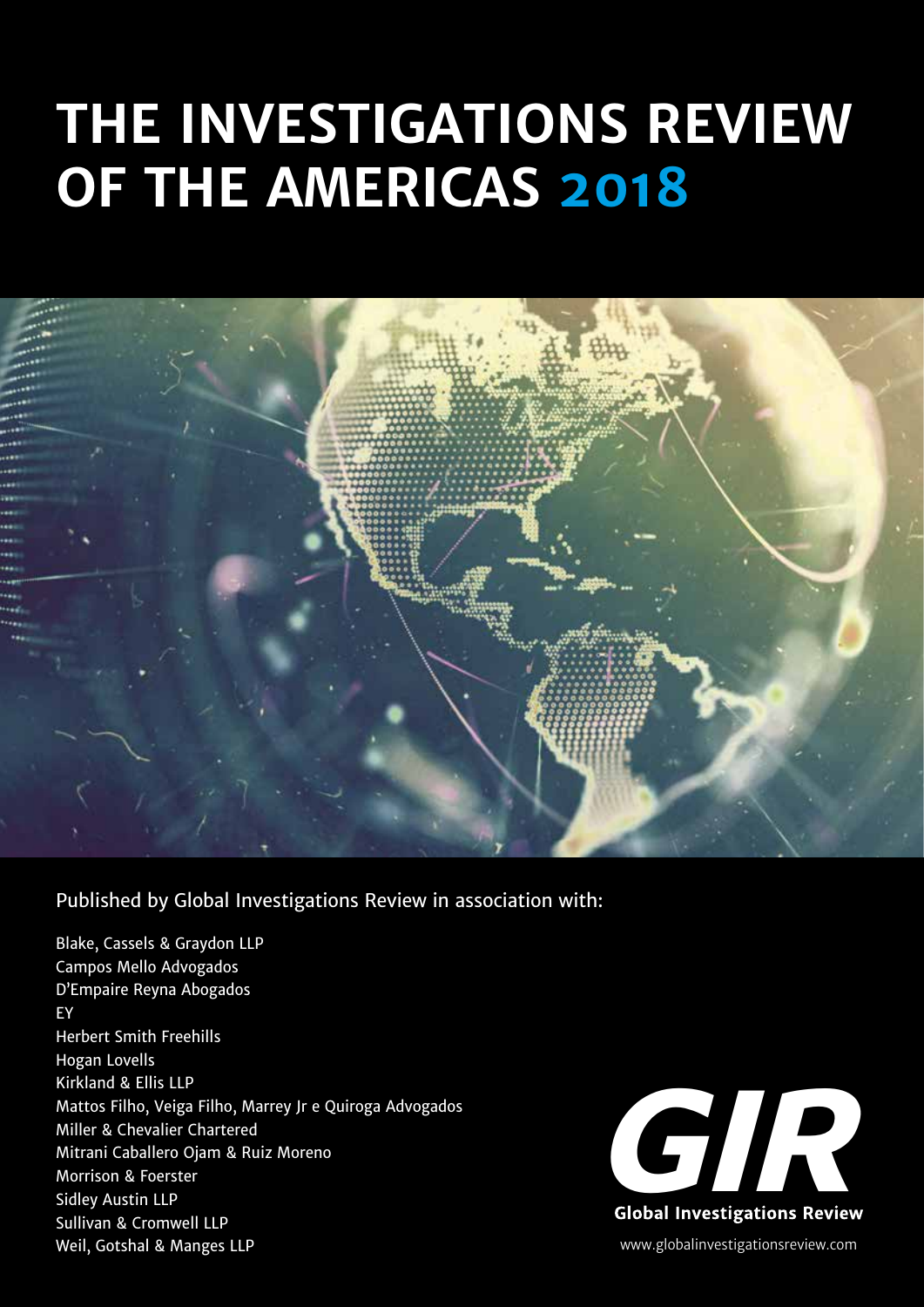# **The Investigations Review of the Americas 2018**

A Global Investigations Review Special Report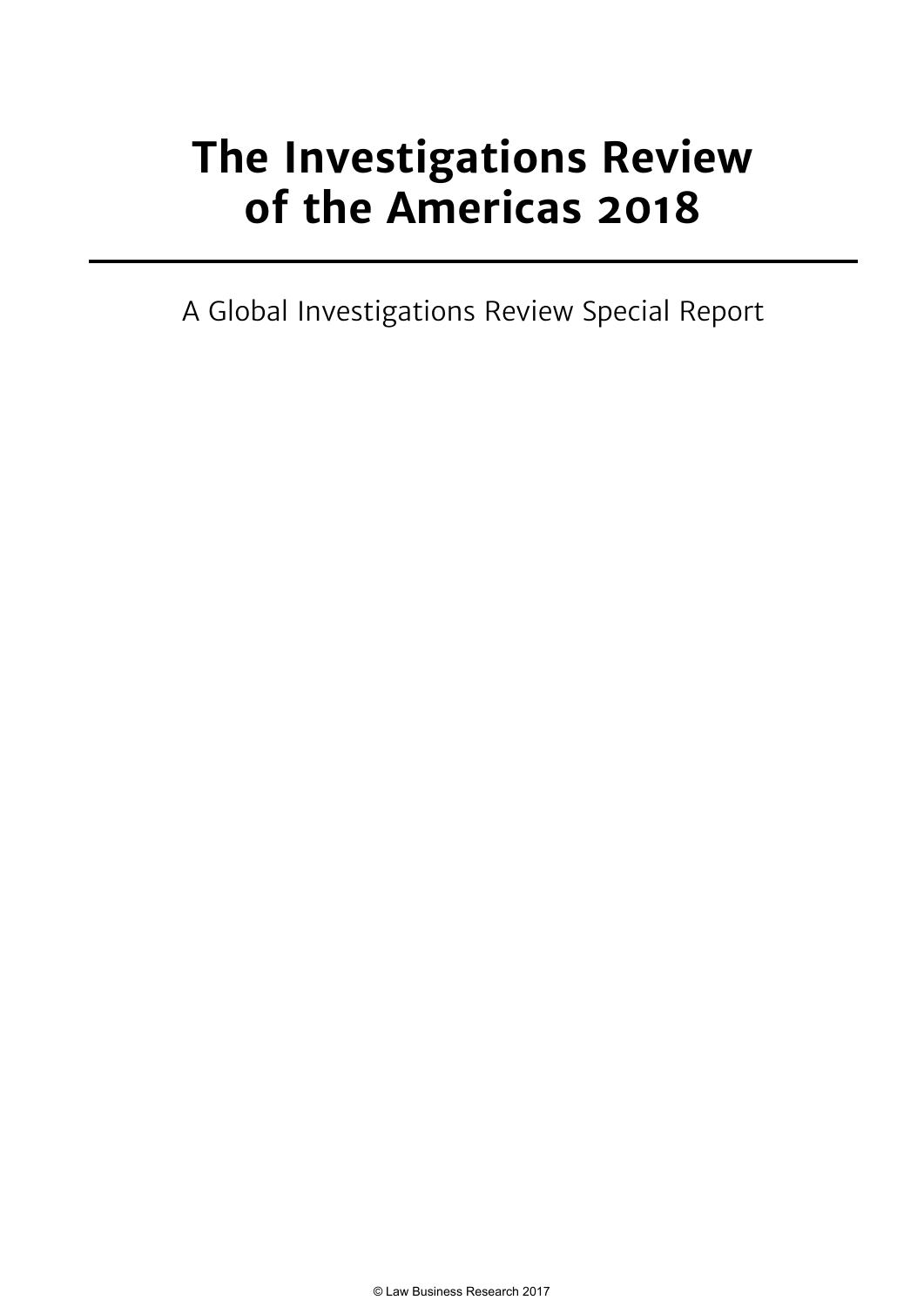#### **The Investigations Review of the Americas 2018**

**Senior co-publishing business development manager** George Ingledew **Senior co-publishing manager** Edward Perugia edward.perugia@globalinvestigationsreview.com Tel: +1 202 831 4658

**Head of production** Adam Myers **Editorial coordinator** Iain Wilson **Chief subeditor** Jonathan Allen **Production editor** Caroline Herbert **Subeditor** Simon Tyrie

**Editor, Global Investigations Review** David Vascott **Editor in chief** David Samuels

**Cover image credit:** iStock.com/blackdovfx

#### **Subscription details**

To subscribe please contact: Tel: +44 20 3780 4242 Fax: +44 20 7229 6910 subscriptions@globalinvestigationsreview.com

No photocopying. CLA and other agency licensing systems do not apply. For an authorised copy contact Edward Perugia (edward.perugia@globalinvestigationsreview.com)

The information provided in this publication is general and may not apply in a specific situation. Legal advice should always be sought before taking any legal action based on the information provided. This information is not intended to create, nor does receipt of it constitute, a lawyer–client relationship. The publishers and authors accept no responsibility for any acts or omissions contained herein. Although the information provided is accurate as of August 2017 be advised that this is a developing area.

© 2017 Law Business Research Limited



ISSN: 2056-6980

Printed and distributed by Encompass Print Solutions Tel: 0844 2480 112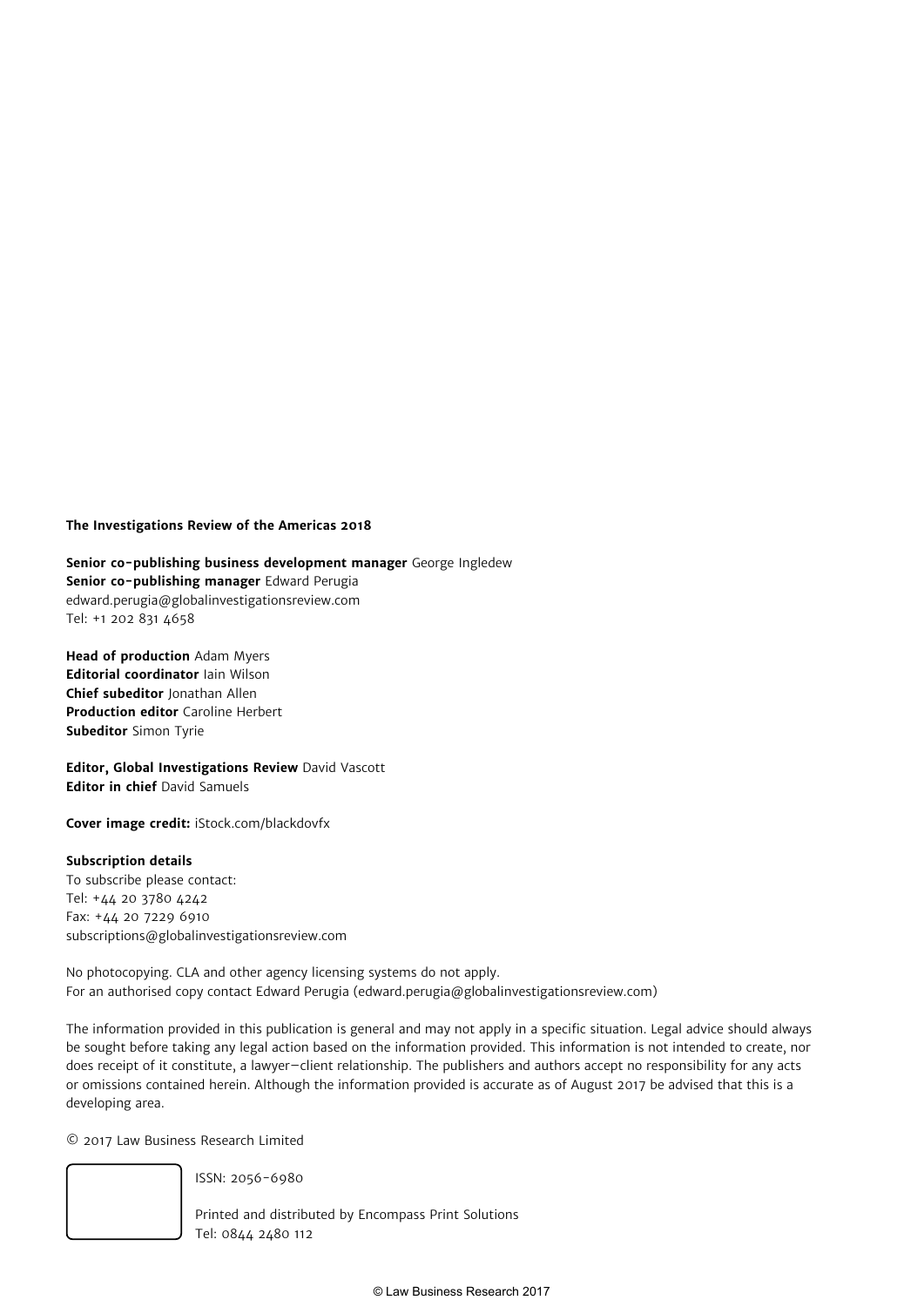# **The Investigations Review of the Americas 2018**

Published in association with:

Blake, Cassels & Graydon LLP Campos Mello Advogados D'Empaire Reyna Abogados EY Herbert Smith Freehills Hogan Lovells Kirkland & Ellis LLP Mattos Filho, Veiga Filho, Marrey Jr e Quiroga Advogados Miller & Chevalier Chartered Mitrani Caballero Ojam & Ruiz Moreno Morrison & Foerster Sidley Austin LLP Sullivan & Cromwell LLP Weil, Gotshal & Manges LLP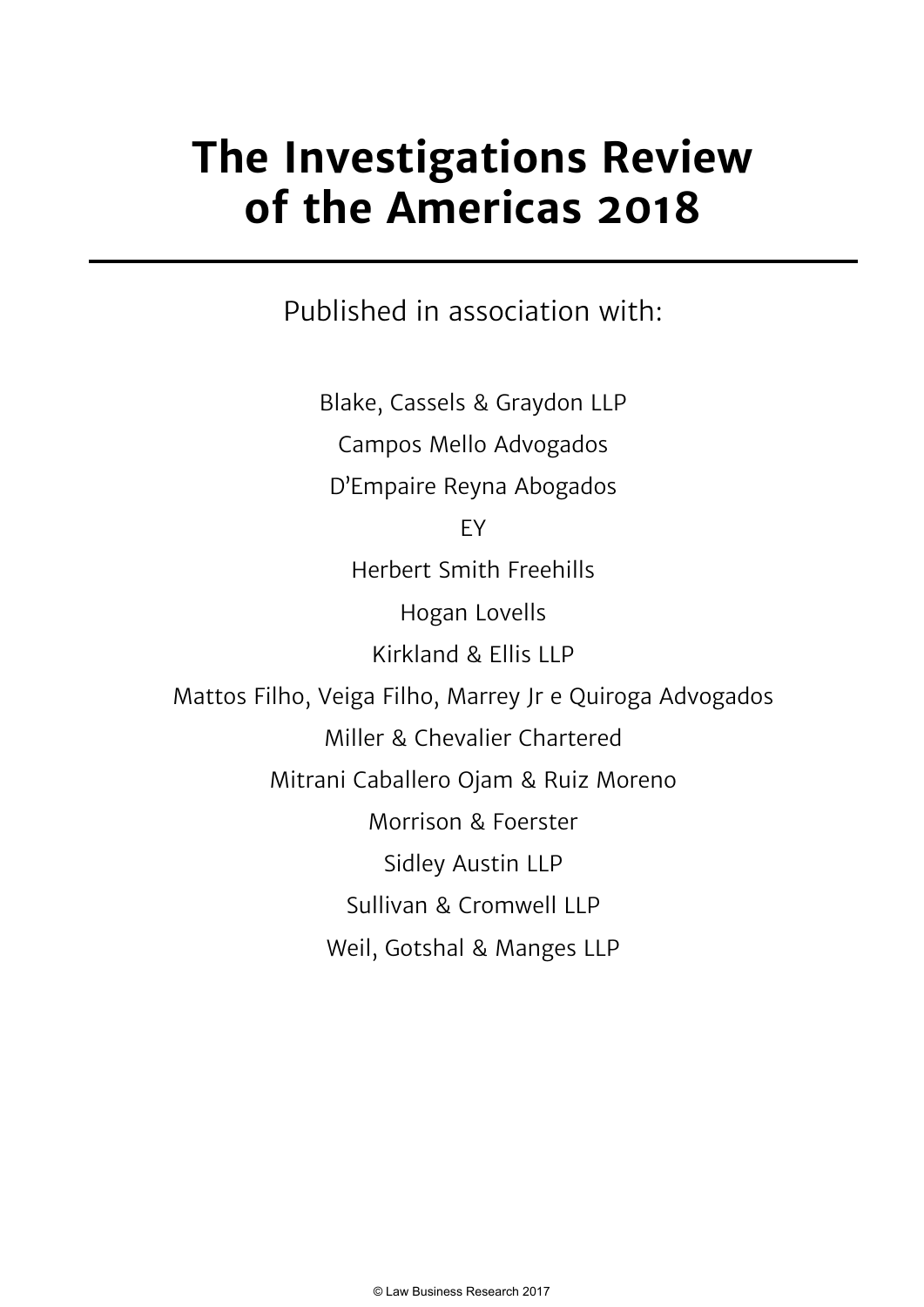# **Contents**

# **Cross-border overviews**

# **Cyber breach notification requirements .............. 1**

Stephanie Yonekura, Eduardo Ustaran and Allison Bender Hogan Lovells

#### **Data privacy and transfers in cross-border investigations .................................................. 6**

John P Carlin, James M Koukios, David A Newman and Sunha N Pierce Morrison & Foerster

#### **Economic sanctions enforcement and investigations ................................................. 12** Adam J Szubin and Kathryn E Collard Sullivan & Cromwell LLP

### **International cartel investigations in the United States ..................................................16**

Kirby D Behre, Lauren E Briggerman and Sarah A Dowd Miller & Chevalier Chartered

## **Managing multi-jurisdictional investigations in Latin America..............................................21**

Renato Tastardi Portella, Thiago Jabor Pinheiro, Frederico Bastos Pinheiro Martins and Amanda Rattes Costa Mattos Filho, Veiga Filho, Marrey Jr e Quiroga Advogados

## **Maximising privilege protection under US**

**and English law ...............................................25** Scott S Balber, John J O'Donnell, Elizabeth Head and Geng Li Herbert Smith Freehills

### **The cooperation landscape between UK and US regulators .................................................. 31**

Steven A Tyrrell and Adam G Safwat Weil, Gotshal & Manges LLP

# **Enforcer overviews**

# **CADE's recent developments and challenges.....37**

Ana Julieta Teodoro Cleaver Public Policy and Management Officer, CADE's International Unit

### **The Petrobras case – administrative penalties for corruption in Brazil.......................................40**

Antonio Carlos Vasconcellos Nóbrega Head of the National Secretary of Internal Affairs, CGU

| Pascale Hélène Dubois                         |
|-----------------------------------------------|
| Vice President of Integrity, World Bank Group |

# **Country chapters**

## **Argentina: current anti-corruption**

**landscape ........................................................45** Mariela Inés Melhem Mitrani Caballero Ojam & Ruiz Moreno

# **Brazil: handling internal investigations ......... 51**

Juliana Sá de Miranda Campos Mello Advogados

## **Canada.............................................................55**

Mark Morrison, Randall Hofley, Michael Dixon and John Fast Blake, Cassels & Graydon LLP

# **United States: 2017 mid-year FCPA update .. 61**

Liban Jama and Mala Bartucci EY

#### **United States: donating to an independent, charitable co-pay foundation: considerations for general counsel and chief compliance officers ............................................................65**

Thomas A Gregory and Kathleen Meriwether EY

# **United States: handling internal**

**investigations .................................................68** Brigham Q Cannon, Erica Williams and Mark E Schneider Kirkland & Ellis LLP

# **United States: securities enforcement and**

**investigations .................................................74** Michael A Levy and Barry W Rashkover

Sidley Austin LLP

### **Venezuela: criminal liability of company directors and corruption through use of intermediaries .................................................80**

José Valentín González D'Empaire Reyna Abogados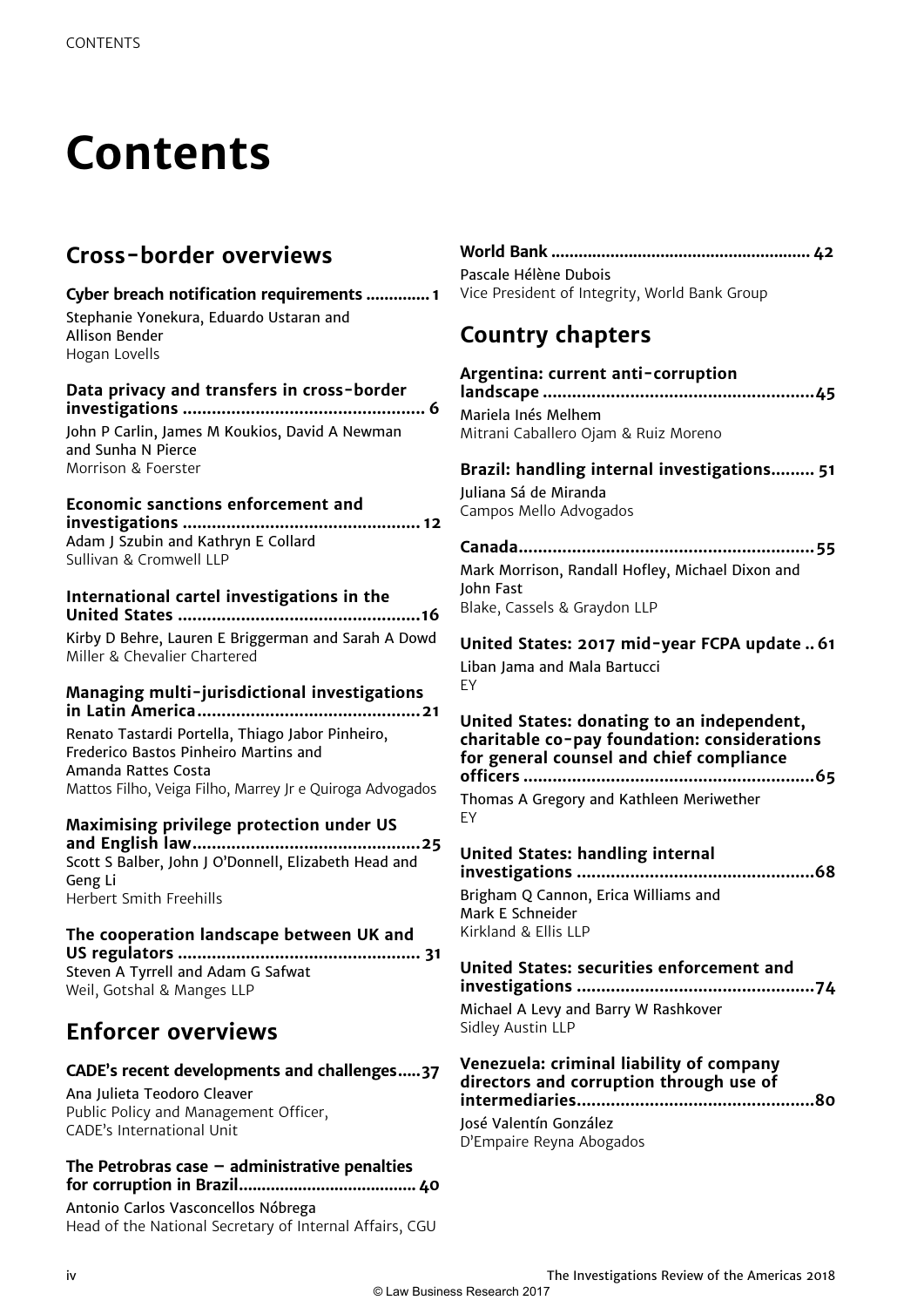# **Data privacy and transfers in cross-border investigations**

## John P Carlin, James M Koukios, David A Newman and Suhna N Pierce Morrison & Foerster

The proliferation and expansion of different data protection regimes in jurisdictions around the world is making cross-border investigations increasingly challenging.

In particular, Department of Justice (DOJ) investigations of multinational companies for violations of the Foreign Corrupt Practices Act (FCPA), rate manipulation, US sanctions or export-control violations, or other cross-border economic crimes often require counsel representing the target company to assemble and review information from a web of complex corporate structures in different jurisdictions that implicate overlapping and at times inconsistent data privacy laws. In the course of such investigations, the DOJ will commonly request information about employees of the subject company – or about other third parties who have interacted with the subject company – that is housed in another jurisdiction. Moreover, the information requested may reside in emails sent or received by employees that work for affiliated entities in other countries. And, often, even when the subject company wishes to cooperate with the DOJ investigation, it may find itself constrained in its ability to divulge the requested information because of a non-US jurisdiction's laws, including data protection laws, employment laws, and laws that protect the secrecy of correspondence.

DOJ leadership has acknowledged this development while at the same time conveying a degree of scepticism towards companies' inability to disclose information on these grounds. In remarks given in March 2016, for example, the then-Assistant Attorney General in charge of the Criminal Division, Leslie Caldwell, noted that investigators were working to address 'myriad foreign data privacy regulations' in the course of investigating global white-collar criminal offences and suggested that in certain situations, 'non-cooperative companies make invalid assertions about particular data privacy laws in an effort to shield themselves from our investigations.'1 In previous remarks, Caldwell had stated that the DOJ is 'looking closely – with an ever more sceptical eye – to ensure' that companies' invocations of data privacy laws as obstacles to sharing information are 'honest and not obstructionist.'2

Perhaps because of that scepticism, the DOJ has released guidance regarding cooperation in FCPA investigations – an area in which this issue commonly arises – which states that companies must specifically establish which data privacy laws actually prohibit transfers of requested information.<sup>3</sup> And companies are expected to 'work diligently to identify all available legal bases to provide' the requested information wherever possible.<sup>4</sup> (The DOJ has issued similar guidance in the context of export control and sanctions investigations.) $5$ 

In short, companies facing DOJ investigations cannot simply raise the spectre of 'foreign data privacy laws' to avoid requests to produce documents or other information – particularly if they wish to gain cooperation credit. At the same time, and as described below, many foreign laws do indeed impose onerous restrictions against the collection and transfer of personal information into the United States that must be analysed in connection with efforts to cooperate with a US investigation.

#### The proliferation of different data protection regimes

More than 100 countries around the world have data protection laws. Those laws all have common elements which require that individuals be afforded certain rights and that specific steps be taken before personal information can be collected and shared with third parties and outside of the country. The core principles are:

- Notice: individuals must be informed in advance about the types of personal information that a company will obtain, the ways in which a company will use that information, and to whom the company will disclose the information in order for the collection and use to be considered fair.
- Choice: a basic principle under privacy laws is that the individual at issue has a choice about whether or not his or her personal information is collected, used and shared (unless there is another valid legal basis for processing the information, as discussed below). An individual can agree to the collection of his or her personal information and specific uses and disclosures of it, if the individual has been provided sufficient information and the consent is voluntary.
- Limitations on sharing with third parties (including governments): having possession of personal information does not give a company licence to disclose the information to any third parties, or for any purposes, that it sees fit. The company can share the information with those recipients, and for those purposes, about which the individual has been informed, and it may need to execute a contract with the recipients to limit their use and further disclosure of the information.
- Limitations on cross-border transfers: privacy laws require special measures to transfer personal information outside the country's borders to recipients located in other jurisdictions that are regarded as having weaker privacy protections; such measures may include the individual's consent or an appropriate contract with the recipient.

#### European Union data privacy protections

The European Union and its member states impose strict data protection laws through a number of mechanisms, the first and foremost of which is Data Protection Directive 95/46 (the Directive). The Directive is designed to extend a high level of protection for all 'personal data,' which is defined to mean 'any information relating to an identified or identifiable natural person ('data subject'); an identifiable person is one who can be identified, directly or indirectly, in particular by reference to an identification number or to one or more factors specific to his physical, physiological, mental, economic, cultural or social identity.'

While member states are the bodies primarily responsible for enacting data protection laws, the Directive sets out several principles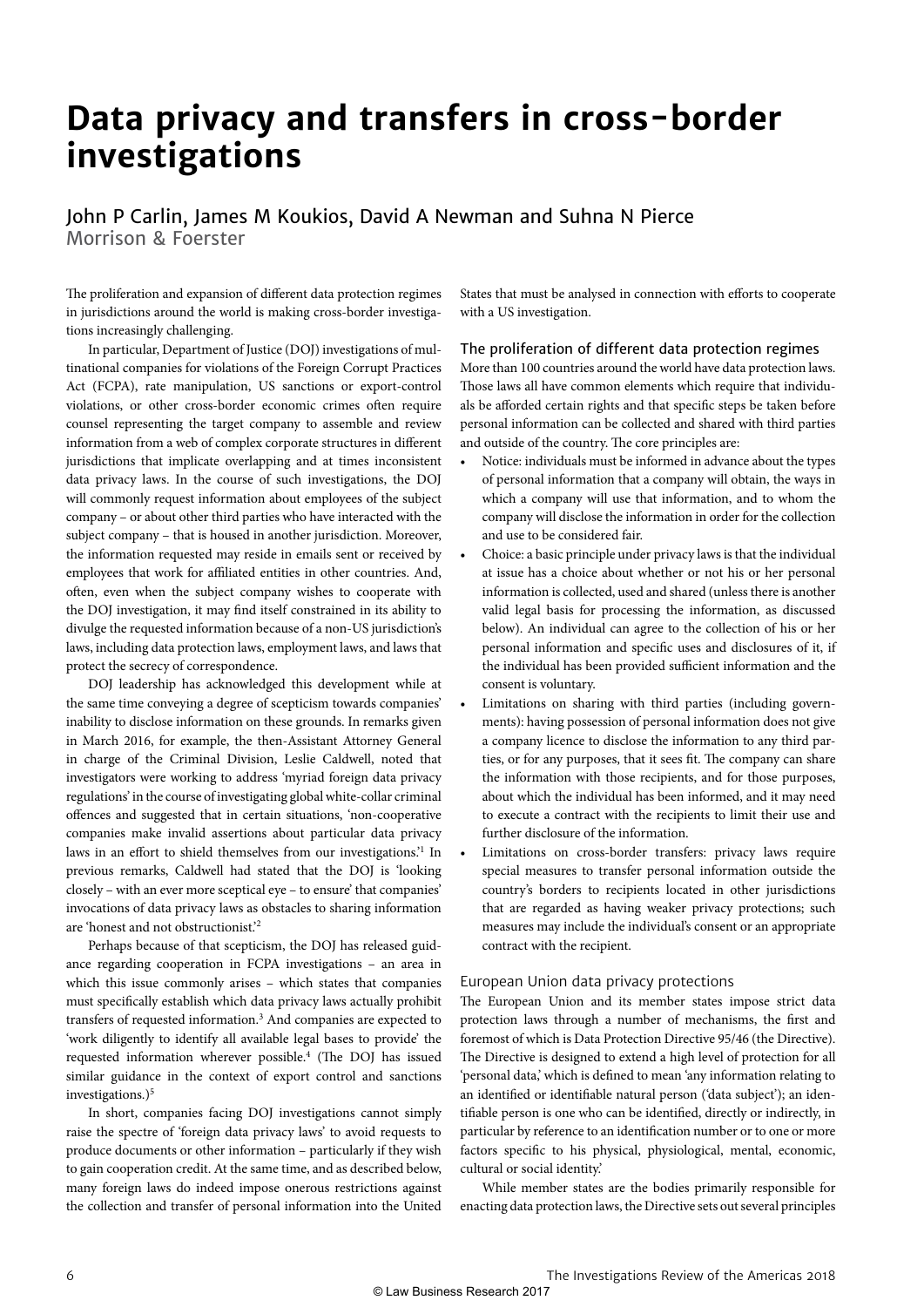that each member state is required to follow when implementing national legislation. One of those key obligations is making sure that there is a 'legal basis' or good reason to collect, use, or share personal information (which is generally referred to as 'processing' personal information). The following legal bases may potentially be used to justify an investigation:

- the processing is necessary for the company to comply with a legal obligation; this only refers to compliance with a European legal obligation and not to compliance with a US statute or regulation (but certain member states may have an obligation to comply with an order issued by a foreign court);
- the processing is necessary for the purposes of legitimate interests of the company or of a third party to whom the data are disclosed, except where the individual's interest in his or her fundamental rights and freedoms override those interests;
- the processing is necessary to perform a contract to which the individual is party (eg, the employment contract); or
- the individual has unambiguously consented to the processing.<sup>6</sup>

An even higher threshold applies where data concerns 'special categories', including data that reveal racial or ethnic origins, political opinions, religious or philosophical beliefs, health information, and trade union membership. Information relating to an individual's criminal history or to allegations of criminal activity is also considered to be sensitive data in EU countries. Under the Directive, a company that processes these types of information for purposes of an investigation can do so (i) if the processing is necessary to carry out specific obligations on the company under the member state's employment law; (ii) with the individual's explicit consent; or (iii) to establish, exercise or defend against a legal claim.<sup>7</sup>

Thus if a company needs to do an email review and the matter involves health information, the company may need to obtain explicit written consent from the individuals whose information is at issue, unless it is obligated to review this information under the employment law of the member state (which would be unlikely for a foreign company), or unless the review is necessary to establish, exercise, or defend a legal claim. The requirements to meet the condition of defending a legal claim may differ from one member state to another. For example, in the Netherlands there must be an actual legal proceeding in which the EU affiliate that controls the data is named as a party, and a voluntary disclosure to prevent a subpoena, investigation or legal proceeding will not constitute a valid basis. In contrast, in Italy the company can process sensitive personal information as part of an investigation (eg, into an employee's potentially criminal acts against the company) on the grounds of a legal claim that the company seeks to exercise or defend in the future.

In addition to having to have a legal basis for each act of processing, the Directive imposes restrictions against sharing personal information outside the European Economic Area (EEA). The European Commission (EC) has determined that a handful of countries provide 'adequate' levels of protection for personal data, which means data can be transferred on to those countries without additional mechanisms in place. But the United States has not been deemed to provide adequate protection to personal information. As such, organisations operating in an EEA country are constrained in their ability to transfer personal data into the United States (eg, by moving it to an affiliate or parent company that is based in the United States).

In the absence of an adequacy determination, there are effectively five mechanisms for transferring personal information from an EEA affiliate to a parent company in the United States:

- the US company has been certified to the US-EU Privacy Shield;
- the individual whom the data concerns has given his or her unambiguous consent;
- the transfer is necessary for the performance of a contract with, or concluded in the interests of, an individual;
- the European company and the US company have entered into a form agreement called the Standard Contractual Clauses that have been approved by the EC; or
- a group of affiliated companies have agreed to be bound by an approved set of binding corporate rules (BCRs), which has been approved by the EU data protection authorities.

Thus companies need to put in place a mechanism to share the information between the entity in the EU and the affiliated company in the US. Those mechanisms would not enable the EU entity or its US affiliate to share the information with the DOJ. A discrete mechanism would be needed to further share the information with the DOJ, such as obtaining the individual's consent to the disclosure.

As of 25 May 2018, the General Data Protection Regulation (GDPR) will take effect, replacing the Directive.<sup>8</sup> The GDPR contains data transfer restrictions that are equivalent to the Directive. The GDPR will apply directly in countries in the EEA, meaning there will be no need for those countries to implement the rules into their national legislation as has been the case for the Directive. Under the GDPR, some requirements will be more demanding than their counterparts under the Directive. For example, article 13 of the GDPR specifies a more extensive list of information that should be provided to the individuals regarding processing of their personal information than what is required under current law to comply with notice principles. Additionally, the GDPR will require companies to conduct 'data protection impact assessments' where processing 'is likely to result in a high risk' for the rights of individuals, having regard to the 'nature, scope, context and purposes of the processing'. It remains to be seen whether investigations would be considered a type of processing likely to result in high risk to the rights of individuals.

#### Additional development: UK data privacy restrictions in the shadow of 'Brexit'

If the UK were to leave the EU entirely under Brexit, it would no longer be subject to the GDPR. On 21 June 2017, however, as part of the Queen's Speech (which traditionally sets out the agenda for the next parliamentary year), the UK government announced plans for 'a new law' – namely, a new UK Data Protection Bill – that will 'ensure that the United Kingdom retains its world-class regime protecting personal data.'

The UK Data Protection Bill would serve as a successor to the UK's current Data Protection Act 1998. An accompanying document to the Queen's Speech describing the government's plans stated that the bill would create a new framework to balance users' and businesses' freedom and security online. The document further explained that the legislation's key features would include:

- making the UK's data protection framework suitable for the new digital age, allowing citizens to better control their data;
- implementing the EU General Data Protection Regulation (GDPR) in order to meet the UK's obligations while it is an EU member state and help put the UK in the best position to maintain its ability to share data with other EU member states and internationally, after it leaves the EU;
- modernising and updating the regime for data processing by law enforcement agencies, covering both domestic processing and cross-border transfers of personal data; and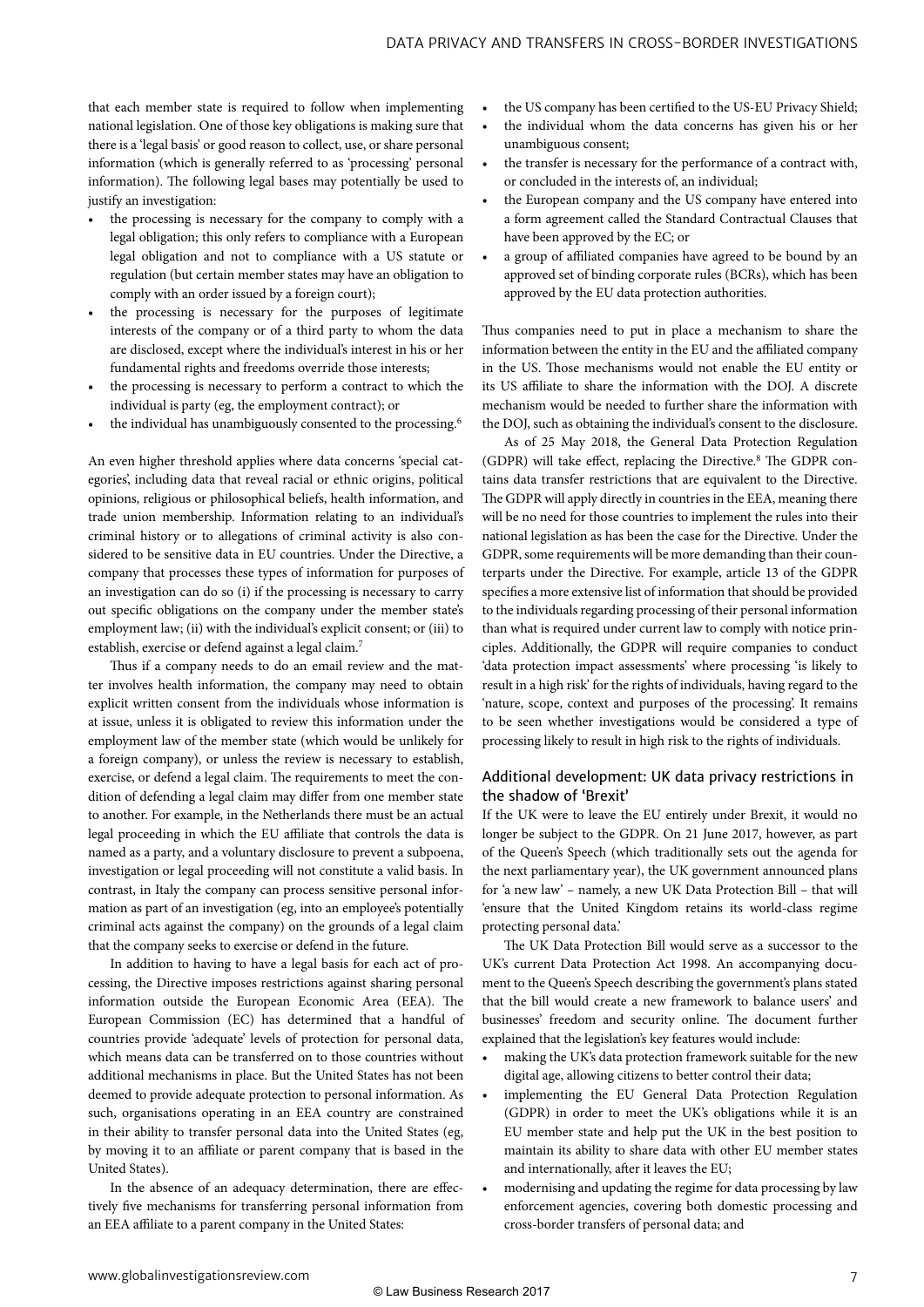• updating the powers and sanctions available to the UK's Information Commissioner.

While it remains possible that the Queen's Speech – which, of course, covers a broad array of topics beyond data protection – could get voted down or amended, it is generally not expected that the proposals regarding data protection will radically differ from those made in the Queen's Speech. The speech thus provides further confirmation that the UK will implement the GDPR in May 2018 (when the UK will still be an EU member state) and echoes the Information Commissioner's previous comments to the effect that the UK must seek to keep up with the EU data protection regime even after Brexit. That said, it remains to be seen how closely the proposed Data Protection Bill will track the requirements of the GDPR and so legislative developments in the coming year on this topic bear close watching.

#### Data protection regimes in Asia, Latin America and Africa

There is so much focus on Europe that companies often forget about some of the obligations in Asia, Latin America and Africa. The number of jurisdictions in these regions that have data privacy laws continues to increase. Such laws tend to have a number of common elements, including with respect to notice, choice, data security, the right of the individual to access and correct personal information relating to him or her, and data integrity and retention. In general – consistent with privacy regimes throughout the world – these laws require that individuals be told what personal information is collected, why it is collected, and with whom it is shared. The laws also require consent mechanisms, though they vary by country. Some countries in the Asia-Pacific region, such as South Korea and Hong Kong, require affirmative opt-in consent for at least some uses of data, while in other countries, such as New Zealand, there is less of an emphasis on consent. In Latin America, all relevant privacy laws include choice requirements, though some countries, such as Colombia, have a much stronger emphasis on affirmative consent than others.

Much like other privacy regimes, these laws also require organisations that collect, use and disclose personal information to take reasonable precautions to protect that information from loss, misuse, unauthorised access, disclosure, alteration and destruction. With respect to access and correction rights, however, many countries in Asia either do not specify specific time frames for honouring access or correction requests, or provide a manageable time frame similar to those found in European countries. By contrast, many Latin American privacy laws impose very short time frames for responding to access and correction requests. Finally, these privacy laws generally require that organisations that collect personal information ensure that their records are accurate, complete and kept up to date for the purposes for which the information will be used and also that they retain the personal information only for the period of time required to achieve the purpose of the processing.

With regard to cross-border transfers, a number of these countries restrict the transfer of personal information to countries that do not adequately protect personal information. In most cases in the Asia-Pacific region, however, data protection authorities have not provided guidance on what countries provide adequate protections; companies can mitigate uncertainty by implementing mechanisms such as contractual agreements to facilitate cross-border transfers without running afoul of these rules. By contrast, in the Latin American region, privacy laws rely more heavily on consent for cross-border transfers. In Africa and the Middle East, there are 18 countries, plus areas within the United Arab Emirates and Qatar, that have enacted comprehensive privacy laws, almost all of which include cross-border limitations. These laws do for the most part provide that a company can transfer data to another country if it is a contractual necessity (though not merely based on the legitimate interest of the company).

#### Beyond data protection regimes: employment and correspondence secrecy laws

Outside of the United States, several other types of laws may affect a company's ability to conduct an internal investigation in a given jurisdiction, most notably employment laws and correspondence secrecy laws. As with data protection laws, these laws have nuances in their formulation and interpretation so that the operative rules differ from country to country.

Many countries have laws protecting the secrecy of correspondence. This right may be established by a country's constitution or provided by the civil or criminal code or by telecommunications law. Such provisions guarantee the secrecy of closed correspondence and require consent of the parties to such a communication in order to access its contents. While originally envisioned to protect sealed letters, in many countries the secrecy of correspondence is held inviolable not only for written correspondence but also extends to telephone calls, emails and other electronic communications. Correspondence secrecy rules will typically become an issue if the company permits its employees to make incidental personal use of company computer systems. Where such personal use is allowed, there is potential for the company to access employees' private communications in the course of collecting and reviewing emails and other documents for the investigation. As a result, the collection and review generally can proceed only with the employee's informed consent, which may be withdrawn at any time.

Furthermore, employment laws in many countries regulate the manner and extent of control that an employer can exercise in relation to its workers. In the context of an internal investigation, a company is obligated, in some countries, to provide a specific notice to applicable employees to inform them about the pending investigation. This notice is in addition to any general privacy notice that the employer may have provided its employees. The specific notice must be provided to an employee under investigation informing him or her of the allegations or suspicions at issue and providing the employee an opportunity to address those allegations. Generally, the specific notice should be provided prior to any data collection, although some countries allow for delaying the notice until there is no longer a risk of the employee destroying evidence. Employment laws, in combination with data protection laws, also require a company to minimise the intrusion that an internal investigation has into employees' private affairs. Thus, where private correspondence is encountered during document review, it should be not be reviewed and should be disregarded, even if the employee has consented to the investigation accessing private correspondence. In some countries, it is recommended practice to give the employee the option to be present when his or her emails or other documents are being reviewed, so that the employee can indicate which ones are private in nature and should be discarded.

#### Additional development to watch: DOJ requests Supreme Court review of the Second Circuit's ruling in US v Microsoft

In the past year, one of the most closely watched issues with respect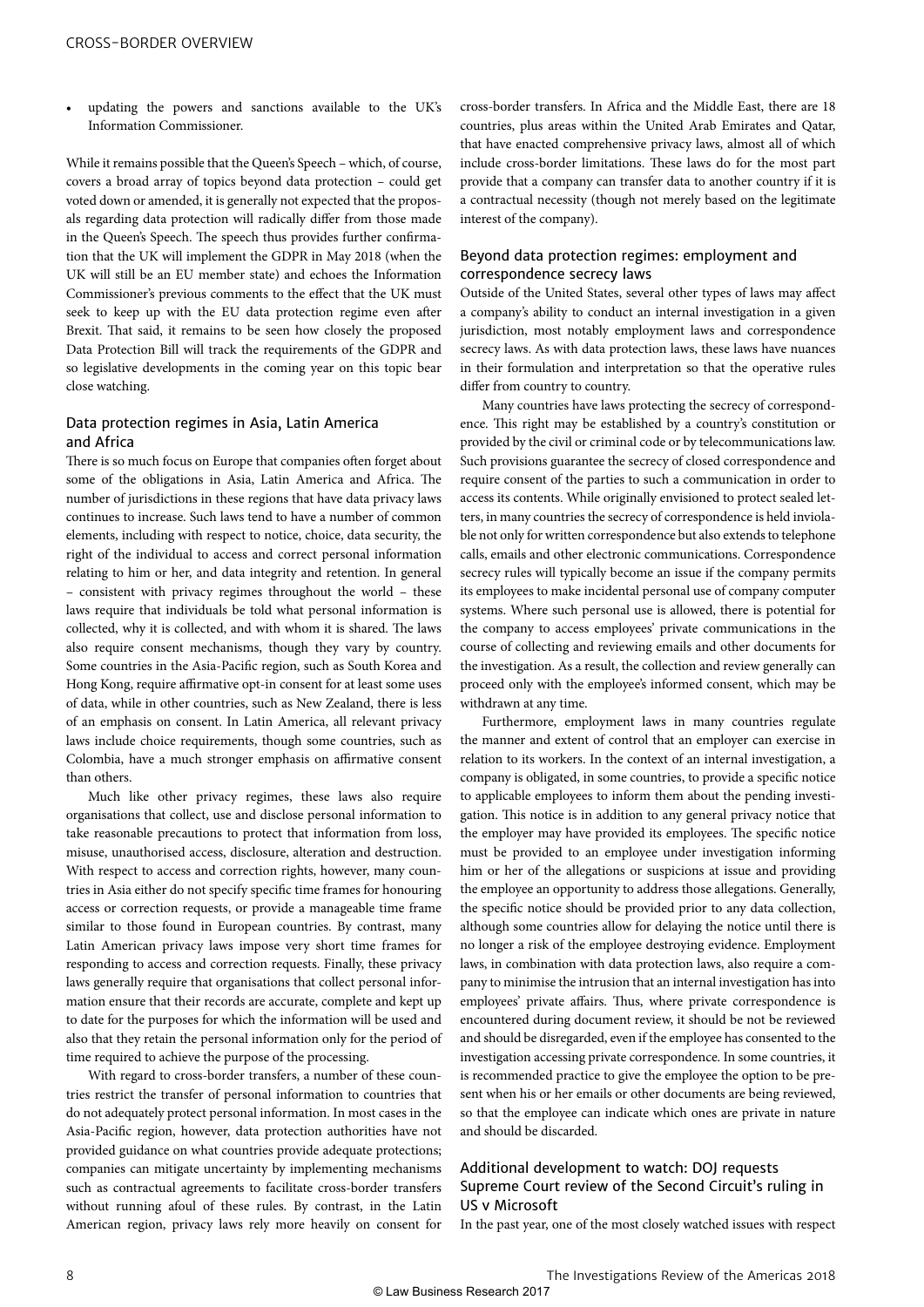to the scope of US privacy and data security law has been the enforceability of warrants issued pursuant to the Stored Communications Act (SCA), 18 USC section 2701 et seq., seeking data stored outside the United States. In *Microsoft v United States*, 829 F.3d 197 (2d. Cir. 2016), the US Court of Appeals for the Second Circuit considered a challenge from Microsoft to the enforceability of an SCA warrant seeking content information with respect to an email account stored by the Company in Dublin. Microsoft had moved to quash the warrant on the grounds that the SCA, and therefore the warrant, did not authorise a search and seizure outside of the territory of the United States.

In a closely watched ruling, the Second Circuit ultimately agreed with Microsoft. Whereas the US government had argued that the analysis should turn on the fact that Microsoft technicians sitting at their desks in the United States had the physical and technological capability to access the emails stored on servers outside of the United States, the Second Circuit disagreed, reasoning that, even if Microsoft accessed the emails from a US workstation, the actual seizure of the emails would occur on a server outside of the United States. The court went on to hold on statutory grounds that the SCA warrant cannot authorise such a seizure because the statute only permits searches and seizures that occur within the United States.

Since the *Microsoft* ruling came down, a number of lower courts in other circuits have reached a different result. For example, a federal magistrate judge in the Eastern District of Pennsylvania ruled for the Department of Justice and ordered Google, Inc to comply with two search warrants for foreign-stored user data. *In re Search Warrant*, No. 16-960-M-01 to Google (E.D. Pa. 3 February 2017). Then, a few months later, a federal judge in California declined to apply the reasoning of the *Microsoft* case in another SCA case involving Google. *In re Google*, No. 16-mc-80263-LB (N.D. Ca. 19 April 2017).

On 23 June, having unsuccessfully sought en banc review from the full Second Circuit, the DOJ took an important action in an effort to resolve the current uncertainties when it sought Supreme Court review of the Second Circuit's *Microsoft* decision. In the petition for certiorari, the acting solicitor general argued that the Second Circuit reached an 'unprecedented holding' that was grounded in the flawed premise that the production of information 'the provider can access domestically with the click of a computer mouse' nevertheless constitutes an extraterritorial application of the SCA. The Supreme Court is likely to act on the petition in the autumn of 2017, potentially paving the way for the issue to be resolved in the first half of 2018. Because the issue is one of statutory interpretation, there is also the possibility that it could ultimately be addressed through the passage of new legislation in Congress.

#### Conclusion

In light of the complex and often inconsistent data privacy frameworks that regulate multinational companies – along with the DOJ's repeated scepticism toward generalised refusals to comply with a US investigation on data privacy grounds – it is imperative that those conducting cross-border investigations have a firm grasp of the specific requirements applicable to their circumstances. A series of ongoing litigation matters and other events may result in significant changes to the landscape over the next year – including the outcome of the Privacy Shield litigation in the EU, the fate of the Second Circuit's *Microsoft* ruling in the Supreme Court, and the evolution of UK data privacy protection laws against the backdrop of Brexit. These developments bear close monitoring not only by attorneys principally engaged in data privacy work but also by those who counsel clients regarding cross-border investigations.

#### Notes

- 1 'Assistant Attorney General Leslie R Caldwell Speaks at American Bar Association's 30th Annual National Institute on White Collar Crime,' 4 March 2016, www.justice.gov/opa/ speech/assistant-attorney-general-leslie-r-caldwell-speaksamerican-bar-association-s-30th.
- 2 'Remarks by Assistant Attorney General for the Criminal Division Leslie R Caldwell at the 22nd Annual Ethics and Compliance Conference,' 1 October 2014, www.justice.gov/ opa/speech/remarks-assistant-attorney-general-criminaldivision-leslie-r-caldwell-22nd-annual-ethics.
- 3 US Dep't of Justice, 'The Fraud Section's Foreign Corrupt Practices Act Enforcement Plan and Guidance,' at 6, 5 April 2016, www.justice.gov/archives/opa/blog-entry/file/838386/ download.
- $4$  Id.
- 5 US Dep't of Justice, 'Guidance Regarding Voluntary Self-Disclosures, Cooperation, and Remediation in Export Control and Sanctions Investigations involving Business Organizations' at 6, 12 October 2016.
- 6 See Directive 95/46/EC article 7. Article 7 provides additional legal bases for processing personal information, but these are unlikely to be relevant to an investigation.
- 7 See Directive 95/46/EC article 8. Article 8 also provides further conditions for processing sensitive personal information, but these are unlikely to be useful for an investigation. Beyond the conditions for processing sensitive personal data provided by the Directive, member state data protection laws may specify additional grounds for collection and use of sensitive personal data, some of which may be relevant to investigations.
- 8 See Regulation (EU) 2016/679 of the European Parliament and of the Council of 27 April 2016 on the protection of natural persons with regard to the processing of personal data and on the free movement of such data and repealing Directive 95/46/EC (General Data Protection Regulation), available at http://eur-lex.europa.eu/legal-content/EN/TXT/?uri=uriserv:O J.L\_.2016.119.01.0001.01.ENG&toc=OJ:L:2016:119:TOC.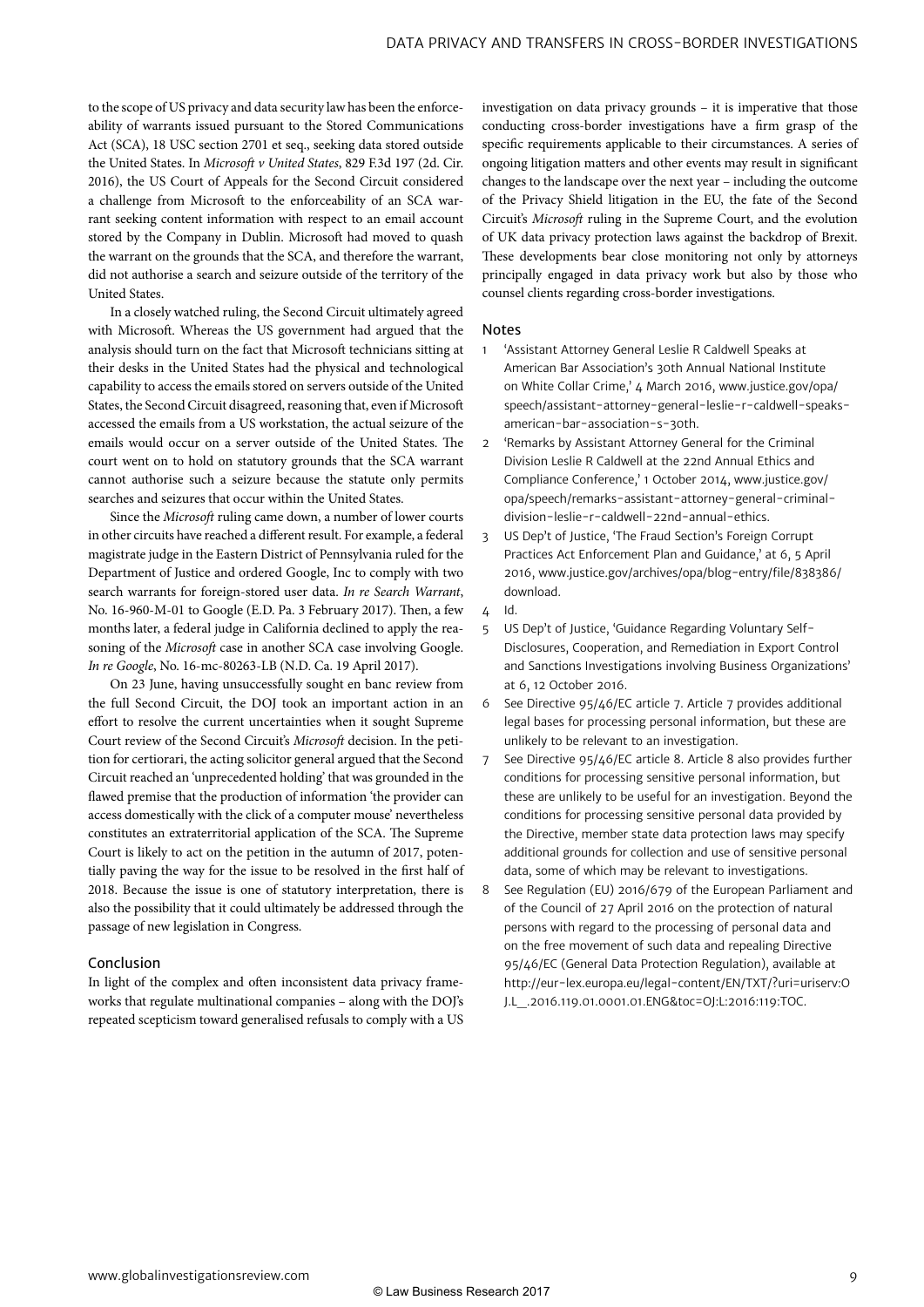

John P Carlin Morrison & Foerster

John P Carlin, chair of Morrison & Foerster's global risk and crisis management team, advises industry-leading organisations in sensitive cyber and other national security matters, white-collar investigations, and government enforcement actions. He has served as a top-level official in both Republican and Democratic administrations, most recently as Assistant Attorney General for National Security, the DOJ's highest-ranking national security lawyer. In this capacity, for which he was nominated by the President and overwhelmingly confirmed by the Senate on a bipartisan basis, John oversaw nearly 400 employees responsible for protecting the nation against terrorism, espionage, and cyber and other national security threats.

Prior to assuming his role in the NSD, he served as Chief of Staff and Senior Counsel to Robert S Mueller, III, former director of the FBI, where he helped lead the FBI's evolution to meet growing and changing national security threats, including cyber threats. John also held positions as National Coordinator of the DOJ's Computer Hacking and Intellectual Property Program and Assistant United States Attorney for the District of Columbia, where he prosecuted cyber, fraud, and public corruption matters, among others, trying more than 40 cases to verdict.

John has been featured or cited as a leading authority on cyber and economic espionage matters by numerous major media outlets, including *The New York Times*, *The Washington Post*, *The Wall Street Journal*, *The Los Angeles Times*, *USA Today*, CBS's *60 Minutes*, NBC's *Meet the Press*, PBS's *Charlie Rose* and *Newshour*, ABC's *Nightline* and *Good Morning America*, NPR, CNN, and *Vanity Fair*, among others.



James M Koukios Morrison & Foerster

James M Koukios is an experienced trial attorney and focuses his practice on white-collar crime and related matters, including internal corporate investigations and government enforcement actions. He has tried over 20 federal jury cases, including two landmark FCPA-related trials, *United States v Esquenazi* and *United States v Duperval*. For his work on these matters, he received the Assistant Attorney General's Distinguished Service Award. James was also a lead prosecutor in the defence procurement fraud case that served as the basis for the 2016 film *War Dogs*, and was featured on a 2017 episode of CNBC's *American Greed* to discuss the high-profile prosecution of Efraim Diveroli and his company AEY Inc.

Prior to joining Morrison & Foerster, James served as the Senior Deputy Chief of the Fraud Section in the Criminal Division of the DOJ. In that role, he supervised investigations, prosecutions and resolutions in the Fraud Section's FCPA, Health Care Fraud, and Securities and Financial Fraud Units. He was also a key contributor in drafting the DOJ and SEC joint publication, *A Resource Guide to the U.S. Foreign Corrupt Practices Act*, which followed a series of consultations with business and compliance leaders.

Along with his role as Senior Deputy Chief, James has also held numerous government positions, including Assistant Chief in the Fraud Section's FCPA Unit, Special Counsel to former FBI Director Robert S Mueller, III, and as an Assistant US Attorney in the Southern District of Florida.



David A Newman Morrison & Foerster

David A Newman represents clients in a wide variety of national security and global risk and crisis management issues. He has extensive experience in national security law, crisis management, and government regulation.

Prior to joining Morrison & Foerster, David held several key posts at the White House, serving as Special Assistant and Associate Counsel to President Barack Obama and on the staff of the National Security Council. Throughout his tenure at the White House, David played a central role in coordinating the Administration's responses to domestic and international crises. He regularly advised the President and other senior administration officials on a range of complex matters affecting the federal government, overseeing a broad portfolio that spanned national security priorities, crisis response and preparedness planning, new data and technology initiatives, criminal justice reform, and civil rights litigation.

Previously, David was counsel to the Assistant Attorney General for National Security at the DOJ, where he helped manage the DOJ National Security Division and counselled senior officials at DOJ and across the government on a wide array of matters – from high-profile terrorism investigations and litigation involving government surveillance programmes to reviews of data privacy policies and matters before the Committee on Foreign Investment in the United States. David also regularly coordinated White House briefings and responses to congressional inquiries involving sensitive national security programmes and worked closely with the Intelligence Community and the US military to support counterterrorism operations.



Suhna N Pierce Morrison & Foerster

Suhna N Pierce has a rare combination of technical and legal competency. With extensive experience in the information technology industry providing infrastructure engineering and support services, she has deep knowledge of the technologies and processes used in enterprise settings. As an attorney, Suhna brings practical insight into the data security matters that the firm's clients handle on a daily basis. She has worked with companies responding to regulatory inquiries regarding their privacy and data security practices, including Federal Trade Commission investigations following data security incidents.

Suhna also advises clients on complying with US and foreign privacy and data protection laws. She has helped clients develop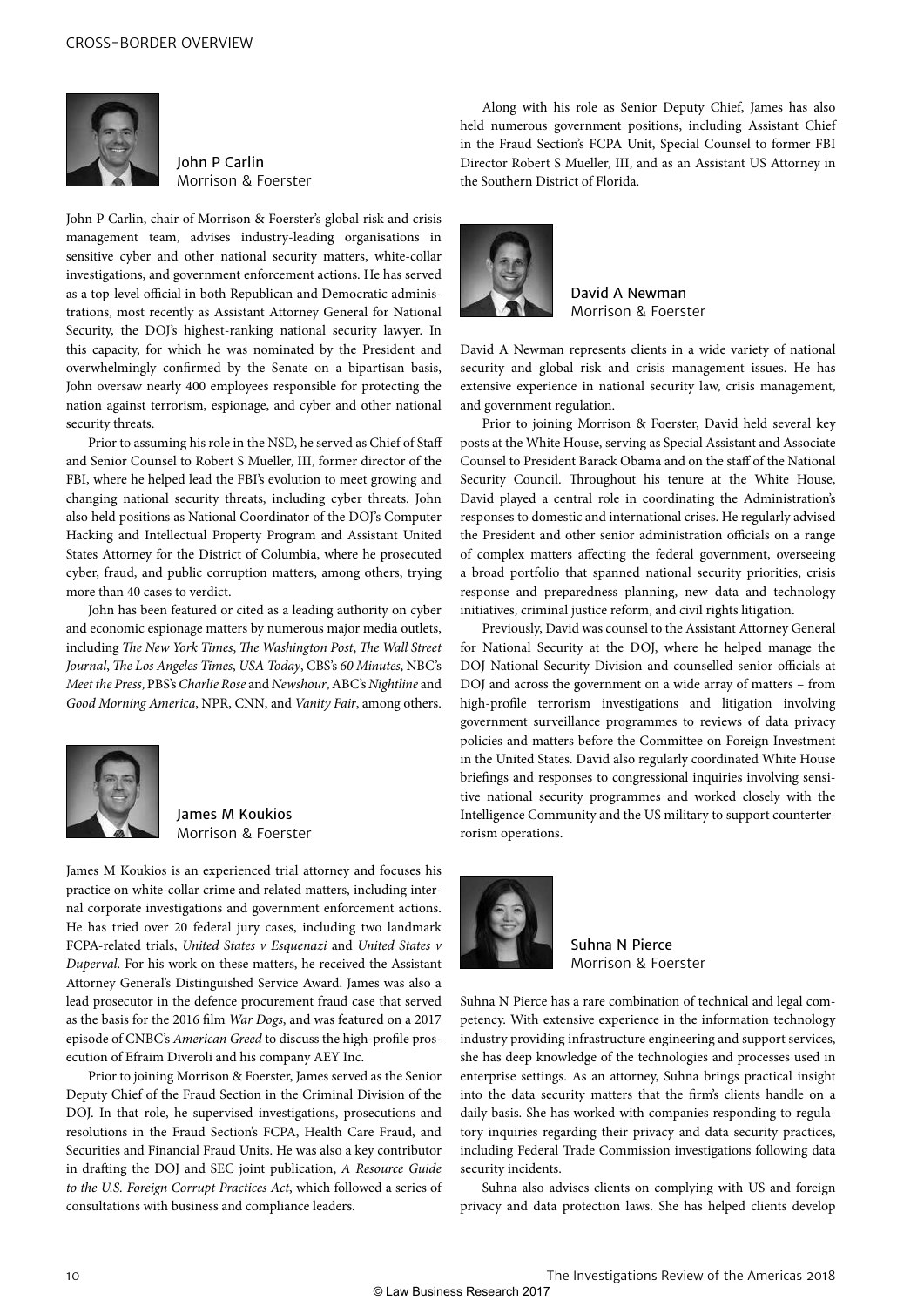privacy policies for website visitors and privacy notices for employees and customers; establish contracts relating to cross-border data transfer and protection obligations; and carry out registrations with data protection regulators. She has assisted clients with completing multi-jurisdictional surveys of privacy obligations, such as comparing different countries' requirements for marketing communications. Ms Pierce also has experience advising clients on privacy issues related to Foreign Corrupt Practices Act compliance programmes.

Prior to her legal career, she worked as an IT systems engineer in a variety of environments, including Fortune 500 corporations, an IT consulting company, and a not-for-profit organisation.

# MORRISON **FOERSTER**

Morrison & Foerster (SF Office: HQ) 425 Market Street San Francisco, CA 94105-2482

Morrison & Foerster (DC Office: Carlin, Koukios) 2000 Pennsylvania Avenue, Northwest Washington, DC 20006-1888

Morrison & Foerster (NY Office: Carlin, Newman, Pierce) 250 West 55th Street New York, NY 10019-9601

Tel: +1 415 268 7000

John P Carlin jcarlin@mofo.com

James M Koukios jkoukios@mofo.com

David A Newman dnewman@mofo.com

Suhna N Pierce spierce@mofo.com

www.mofo.com

With a team comprised of former federal prosecutors and regulators, veteran defence lawyers and seasoned foreign counsel, Morrison & Foerster has significant experience handling investigations and compliance matters on six continents and in more than 65 countries worldwide. Our investigations team understands how regulators think and can anticipate their next move. We approach each engagement from the client's perspective, drawing on our collective experience to offer practical advice that balances risk with the reality of running a business. Our clients frequently seek our advice on the many US and foreign laws regulating international business transactions including the FCPA, UK Bribery Act, Sarbanes-Oxley, the whistleblower provisions of the Dodd-Frank Act, international trade, export control and sanctions laws, anti-money laundering laws, and the Bank Secrecy Act, among others.

Our privacy and data security team, which consists of more than 60 experienced lawyers across the US, Europe and Asia, provides seamless, integrated service and is familiar with the data protection laws in every jurisdiction in which they exist. Our team includes locally qualified lawyers who are not only well-versed in international privacy laws, but also in interactions with the relevant data protection authorities. Because of our vast experience in international privacy and data security compliance, we are uniquely suited to help global organisations respond to global data security breaches and investigations, and have represented multinational clients in numerous investigations relating to data protection authority inquiries in Japan, Hong Kong, South Korea, France, Germany, the UK, Ireland, the Netherlands, Luxembourg, Canada, Australia and Russia, as well as authorities in the United States including the Federal Trade Commission and state attorneys general.